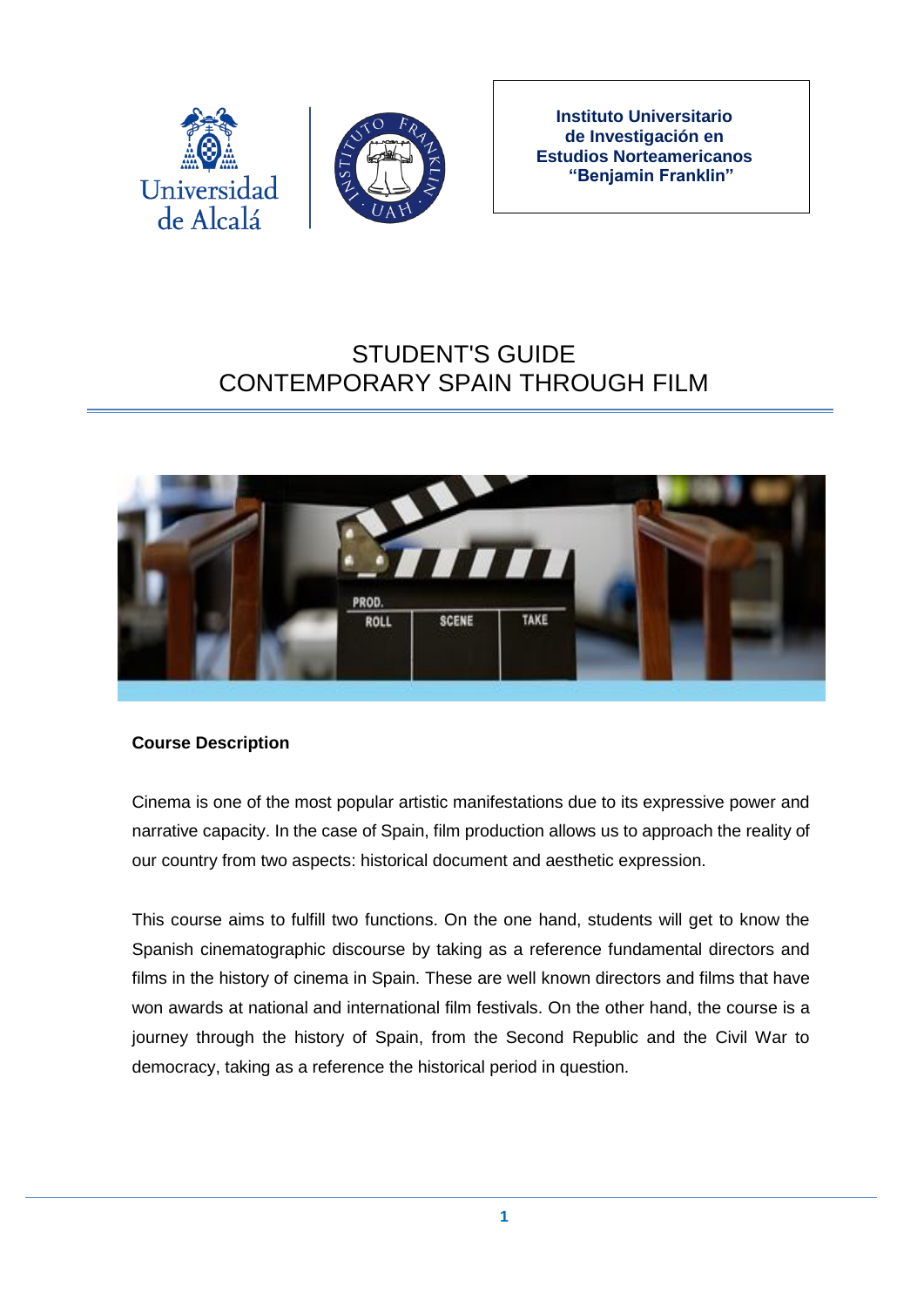The main objective of this course is to familiarize students with the history, uses, and customs of Spanish society through its cinematographic works, in such a way as to make the artistic value compatible with the transmission of historical-sociological content.

# **Introduction of the Professor Javier Velerdas Vergel.**



niversidad He has a Degree in Hispanic Philology (1997, University of Salamanca), a Certificate of Pedagogical Aptitude (1998, University of Valladolid), and a Master's Degree in Spanish Teacher Training: Specialization in Teaching Spanish as a Foreign Language (2014, University of Alcalá).

> Currently, he combines teaching in the Study Abroad and the Teach and Learn study programs at Instituto Franklin-UAH with the training of teachers in the Master's Degree in Spanish Teacher Training:

Specialization in Teaching Spanish as a Foreign Language of the University of Alcalá (UAH), and the meetings of ELE teachers held in Spain. His main lines of research are: sociocultural competence in the teaching of Spanish and the use of cinema in ELE classes.

Contact: [javier.velerdas@institutofranklin.net](mailto:javier.velerdas@institutofranklin.net)

## **Learning Results**

#### **Objectives of the course**

The main objective of this course is to address the most significant political, economic, social and cultural events that have taken place in Spain during the twentieth century and early twenty-first century.

After the analysis of the period of the Second Republic and the Civil War, the Francoist period is analyzed in detail, with particular emphasis on the political and economic aspects and the social movements that developed during these years. Thus, Spanish society in the 30s, 40s and 50s is analyzed, focusing on the characteristics of the totalitarian state, the international isolation that Spain suffered after World War II, the rise and consolidation of the regime, as well as the most relevant economic and social aspects of these early years.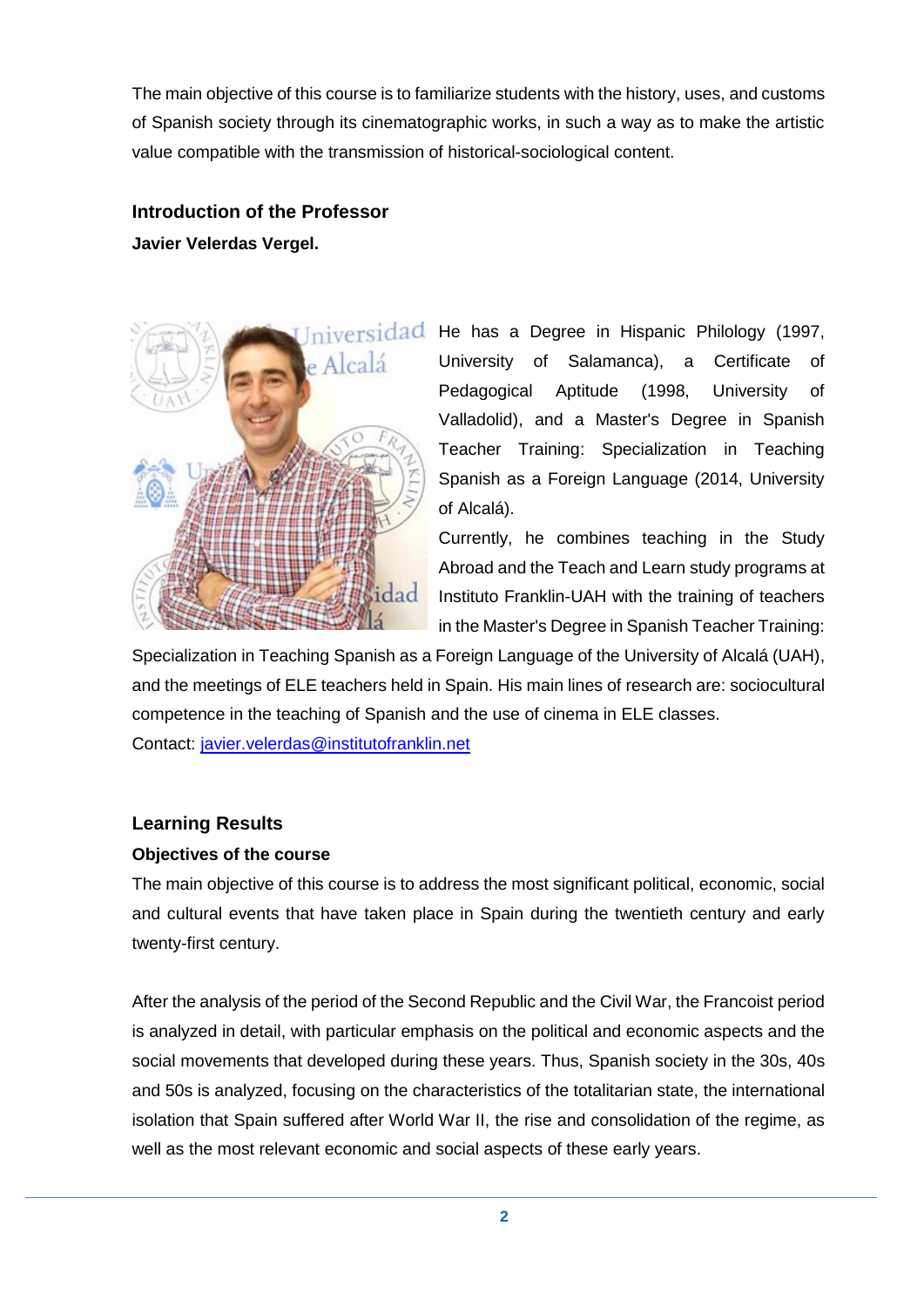Subsequently, the decade of the 60s and 70s is analyzed in order to understand the meaning of the entry of technocrats into power, the importance of developmentalism, the political changes and the most important social conflicts that took place during these years. Finally, and through the latest films, we analyze the importance and significance of the death of the dictator and the change that the transition to democracy meant in the recent history of Spain. The knowledge of all these aspects is not reduced to a simple narration of the facts, but will try to explain the how and the why in the influence and significance in today's Spain. It is intended to promote the critical analysis of students and encourage their participation and interest in order to acquire an overview of contemporary Spanish history and society. Reference will be made, therefore, to social, political and cultural issues, in addition to presenting some of the challenges facing Spanish society today.

#### **Requirements or level of Spanish necessary**

The level of Spanish required to follow this course is a medium-high level of Spanish.

#### **Competences**

This course seeks to achieve the development of the following competencies:

| Competence 1. | To analyze Spanish culture from the images it offers of itself in the cinema.   |
|---------------|---------------------------------------------------------------------------------|
| Competence 2. | Critically identify the most important political, economic, social and cultural |
|               | events of the 20th and 21st centuries in Spain.                                 |
| Competence 3. | To study from a sociocultural perspective the recent history of Spain based     |
|               | on four historical periods: Civil War and background, Francoism, Transition     |
|               | and Democracy.                                                                  |
| Competence 4. | To reflect on the main currents, directors, themes, genres, influences and      |
|               | evolution of Spanish cinema throughout the 20th and 21st centuries. The         |
|               | way to analyze the different films will be through criticism and analysis of    |
|               | the themes represented.                                                         |
| Competence 5. | To know the basic fundamentals of contemporary Spanish society as well a        |
|               | to describe and interpret the most significant social and political problems.   |
| Competence 6. | Develop analytical skills to identify the causes and consequences of the        |
|               | evolution of Spanish society through images.                                    |

#### **Practical application of the course**

This course is intended for all those students who wish to learn the most important aspects of Spanish History of the 20th and 21st centuries; to understand the socio